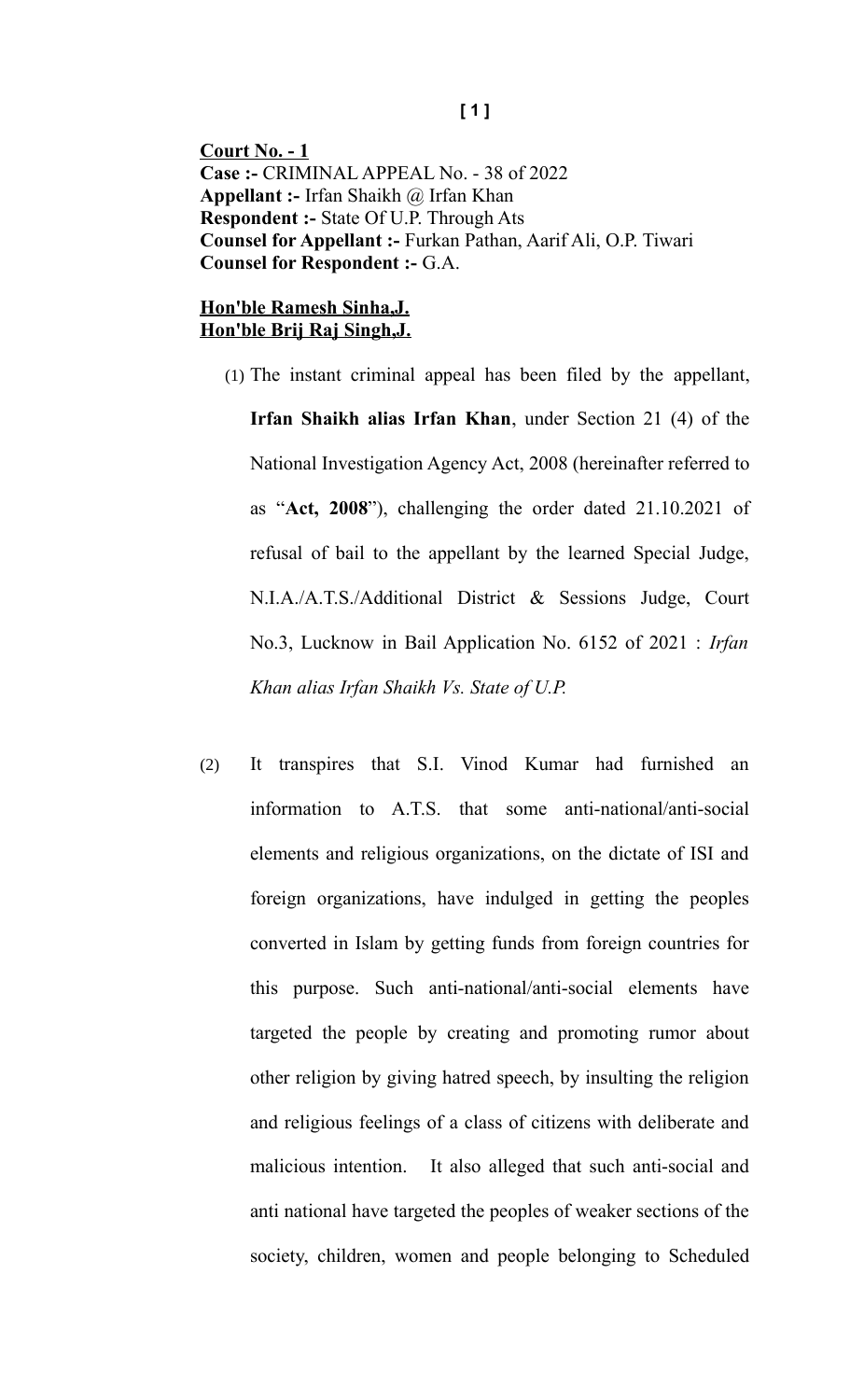Caste and Scheduled Tribes etc. Their object and goal is to change the demography of country by converting the citizen from one religion to another religion and to disturb the peace and tranquility of society and to disturb the public order.

On the aforesaid information and during interrogation in Case Crime No. 473 of 2001, registered under Sections 419, 420, 295A, 505, 506 I.P.C., Police Station Masoori, Ghaziabad, it came out that accused Umar Gautam, who is a converted Muslim, is involved in getting the citizen of another religion converted to Muslim religion on large scale and about 1000 non-muslims have been converted and married with muslims, it also came out that accused Umar Gautam and his associates are running an organization, namely, Islamic Dawa Centre for the said purpose of conversion and huge fund is being provided to Islamic Dawa Centre from different sources including foreign countries. It also came out that students of deaf and dumb school, namely, NOIDA Deaf Society have been converted in illegal manner by practicing misrepresentation, allurement and fraudulent means. On enquiry, it was found that a Case Crime No. 247 of 2021 was registered under Section 364 I.P.C. for kidnapping of one Aditya Gupta and his parents stated that his son was forcibly converted and was taken to somewhere in the southern part of India.

On the aforesaid information, First Information Report i.e. Crime No. 09 of 2021, under Sections 420, 120-B, 153A, 153B, 295A, 511 I.P.C. and Section 3/5 of the Uttar Pradesh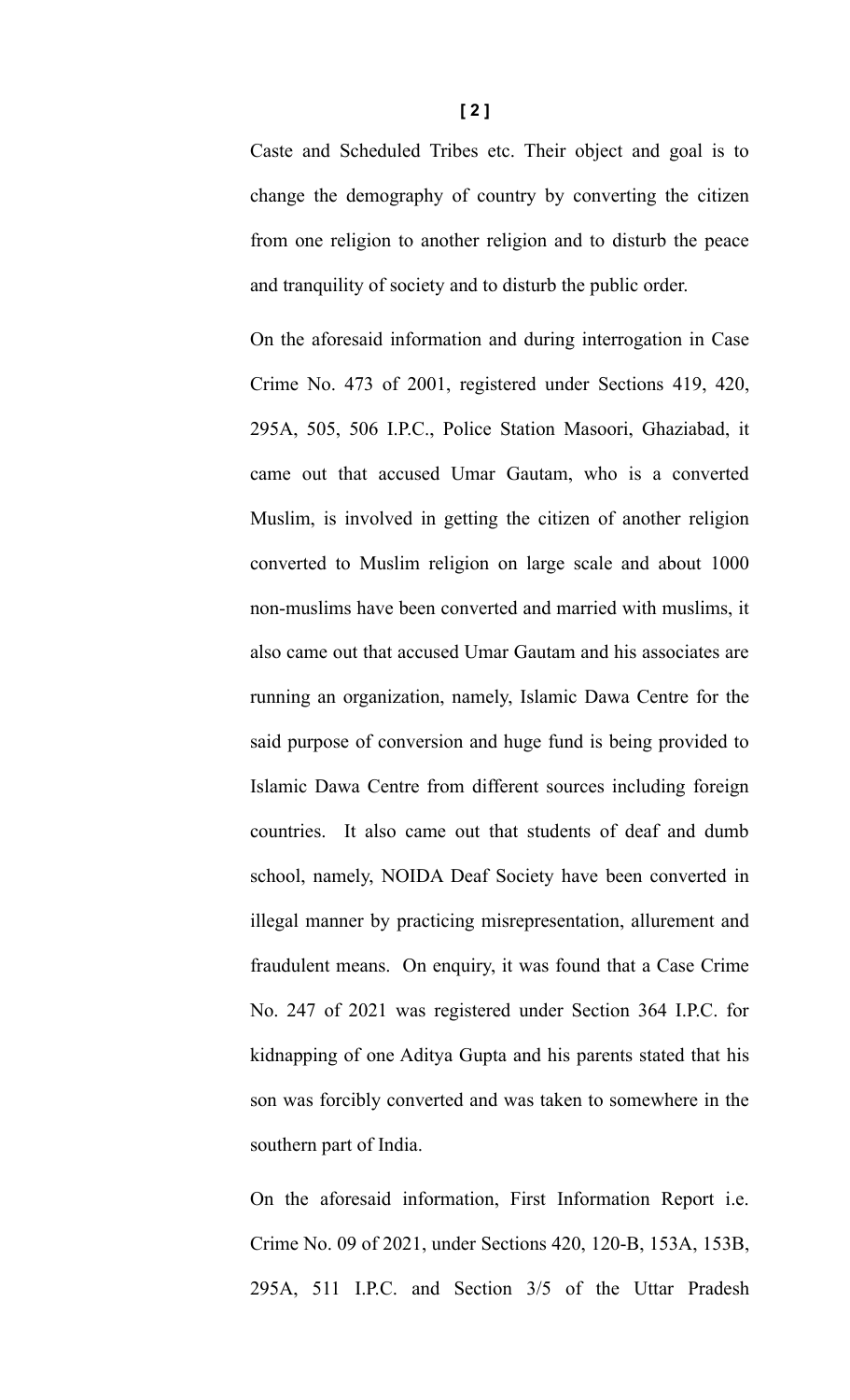Prohibition of Unlawful Conversion of Religion Act, 2021 has been registered on 20<sup>th</sup> June, 2021 at Police Station ATS, Gomti Nagar, Lucknow against accused Umar Gautam, Mufti Qazi Jahangir Qasmi, Chairman Islamic Dawa Centre and unknown persons.

During investigation of the aforesaid case crime No. 9 of 2021, it was found by the Investigating Officer that accused Umar Gautam had created a gang for the aforesaid aim and object and Irfan Khan (appellant), who was working as Interpreter in Sign Language Training and Research Centre, New Delhi, was a vital link of this syndicate. The name of the appellant Irfan Khan came in light of the statements of co-accused Jahangir and Rahul Bhola. After that, the Investigating Officer, on collecting material and clinching evidence against the accused persons including the appellant, filed charge sheets (Annexure Nos. CA-36 to 40 to the counter affidavit).

The appellant had filed application for bail, bearing No. 6152 of 2021, before learned Special Judge, N.I.A./ A.T.S./Additional District & Sessions Judge, Court No.3, Lucknow, which was rejected vide order dated 21.10.2021. Hence the instant criminal appeal under Section 21 (4) of the National Investigation Agency Act, 2008 has been filed before this Court, challenging the aforesaid order dated 21.10.2021

(3) Heard Shri O.P. Tiwari and Shri Furkhan Pathan, learned Counsel for the appellant, Shri S.N. Tilhari, learned Additional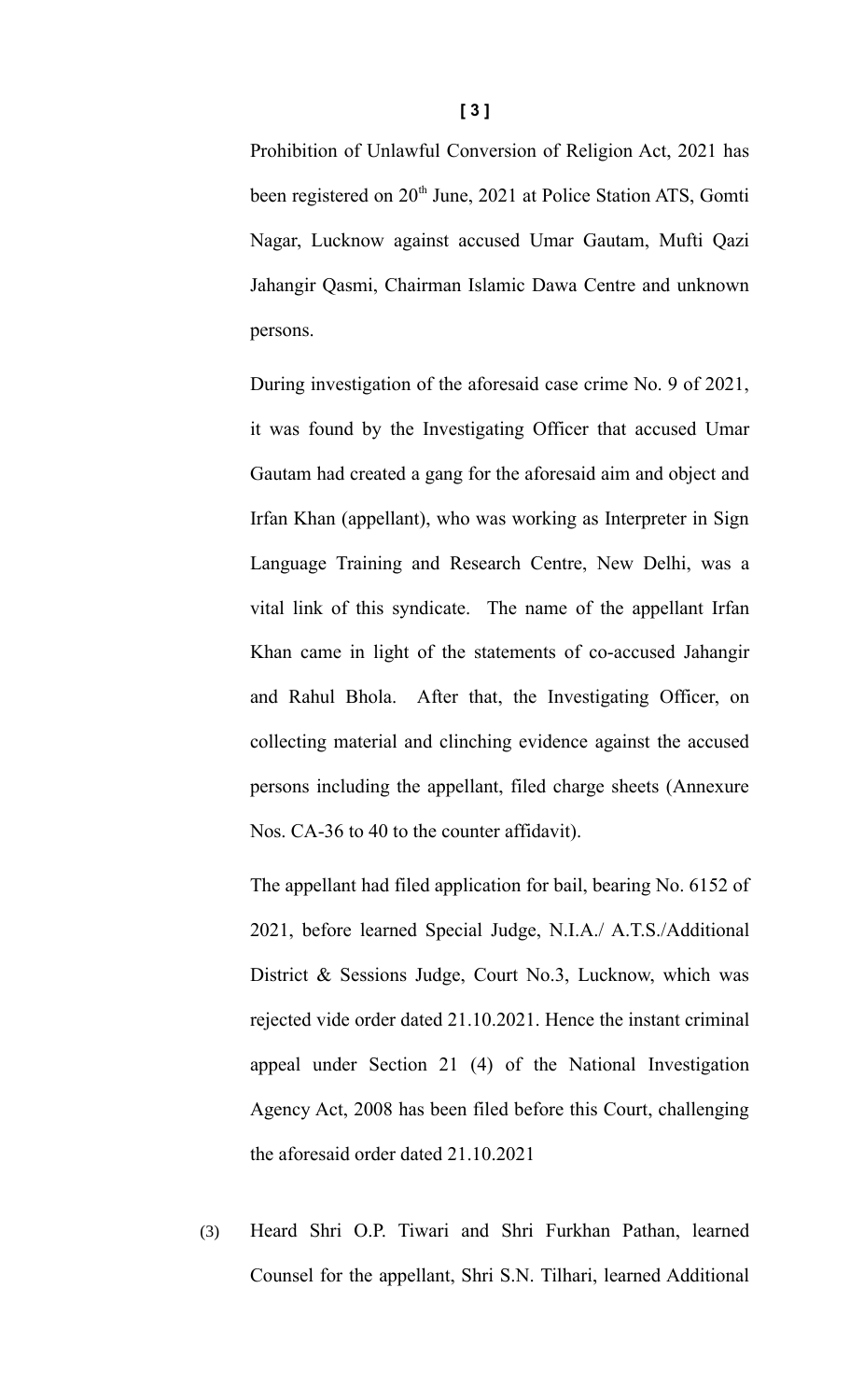Government Advocate for the State-respondent and perused the material brought on record.

- (4) It has been argued by counsel for appellant that appellant is not the member of any association nor involved in any crime. He argued that appellant was not named in the F.I.R. nor having any relation with co-accused Umar Gautam. The appellant has falsely been roped in the crime in question without any evidence. He further argued that the appellant also have no concern with Case Crime No. 247 of 2021 and even in the statement of victim Aditya Gupta of Case Crime No. 247 of 2021 or his family members have also not disclosed the name of the appellant. He argued that only on the basis of statement of co-accused, the appellant has been made an accused in the instant case and there is no other evidence available against the appellant.
- (5) Learned Counsel for the appellant has further argued that as per the statement of Aditya Gupta *alias* Abdul Kadir recorded under Section 164 Cr.P.C., the appellant and other persons was found to be sitting at the Office of Islamic Dawah Centre (hereinafter referred to as "I.D.C.") and the Office of Umar Gautam, which is known by the name of the I.D.C. He further argued that the appellant being innocent and law abiding citizen has been falsely implicated in the present case though he belongs from a respectable family. He has contributed a lot not only for deaf people but society at large. He has been working as an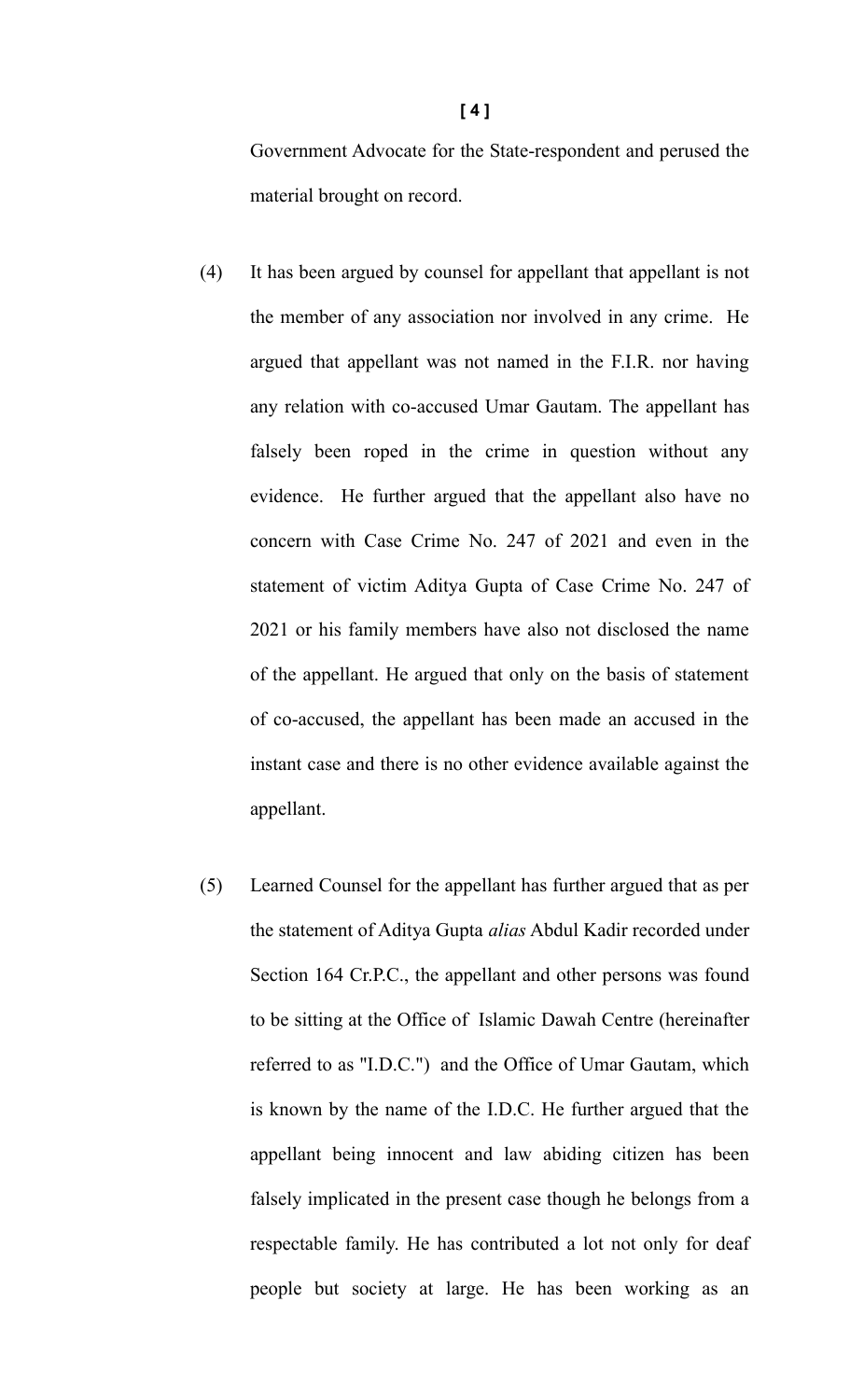Interpreter in Indian Sign Language Training and Research Centre, Okhla, New Delhi (hereinafter referred to as "ISLRTC") since 2016 under Ministry of Social Justice and Empowerment. He was one of the best 25 Interpreter during his college life and he is gold medalist and the institute, where the appellant was serving i.e. esteemed one of the best interpreter institutes of India. He participated in many esteemed events conducted by the Central Government and State Government and various institutes across the country. He had also represented India in abroad. He next argued that the statement of Aditya Gupta recorded under Section 161 Cr.P.C. by the A.T.S. is absolutely a false one and on a similar line, the statements of other witnesses, namely, Mohd. Shabba and Firoz Ahmad, were also recorded.

(6) It has been argued by the learned Counsel for the appellant that the appellant has no criminal antecedents and the initial chargesheet was submitted against the appellant on 13.08.2021 and offence under Section 121A, 123 I.P.C. was added by means of supplementary charge-sheet filed on 17.09.2021. He argued that the trial Court had passed the impugned order rejecting the bail application only on surmises and conjectures and without considering the statement of the whole witnesses. He argued that the appellant is languishing in jail since 28.06.2021. Hence he prays to enlarge the appellant on bail.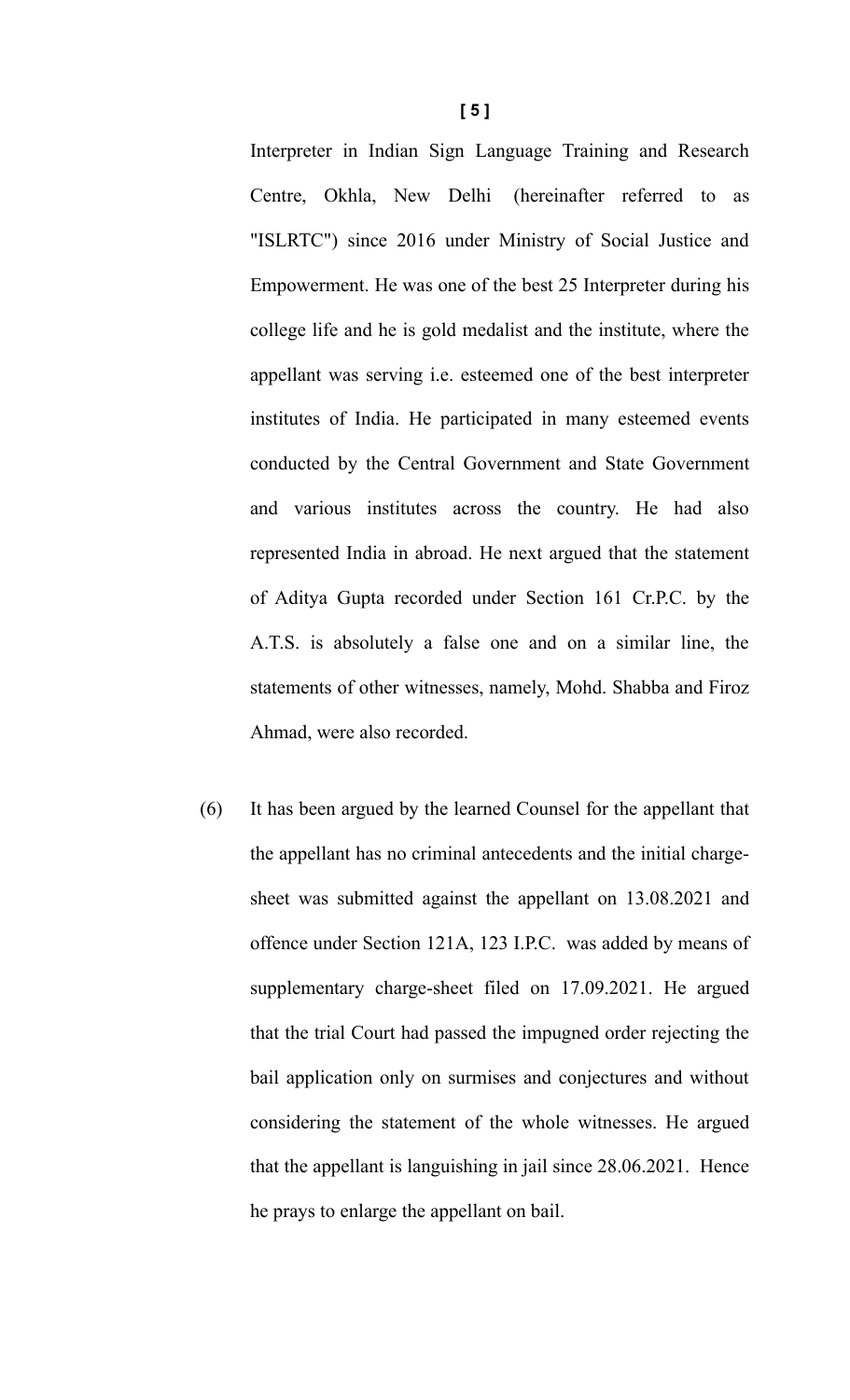(7) Learned A.G.A., on the other hand, vehementally opposed the prayer of the appellant for grant of bail and argued that the A.T.S., after due investigation, recorded statements of various witnesses. The involvement of the appellant in commission of present crime was found during the investigation. He argued that as per the statement of three witnesses i.e. Aditya Gupta alias Abdul Kadir, Mohd. Shabba and Firoz Ahmad, the appellant along with other co-accused persons, namely, Umar Gautam, Asif, Munna Yadav, who have stated that the appellant has played a constructive role in conversion of deaf and dumb person by misrepresentation etc. in persuading the deaf and dumb students in sign languages. He argued that from the statement recorded under Sections 161 and 164 Cr.P.C. of Aditya Gupa, Faraz Ahmad, Mohd. Shabba, the appellant got illegal conversion of deaf and dumb people from Hinduism to Islam, who disclosed that being an employee of the Central Government, he is authorized by the Central Government for the said work and many of the students sitting in ISLRTC have been converted to Islam. He was constant touch with other coaccused persons and used to visit I.D.C. as well as he misused his official position to commit the offence in question. He next argued that during investigation, material and clinching evidence have been collected against the appellant along with co-accused persons and as such charge-sheet No.11/21 dated 13.08.2021 has been filed under Sections 417, 120-B, 153A, 153B, 295A, 298 I.P.C. and Sections 3/5/8 of U.P. Prohibition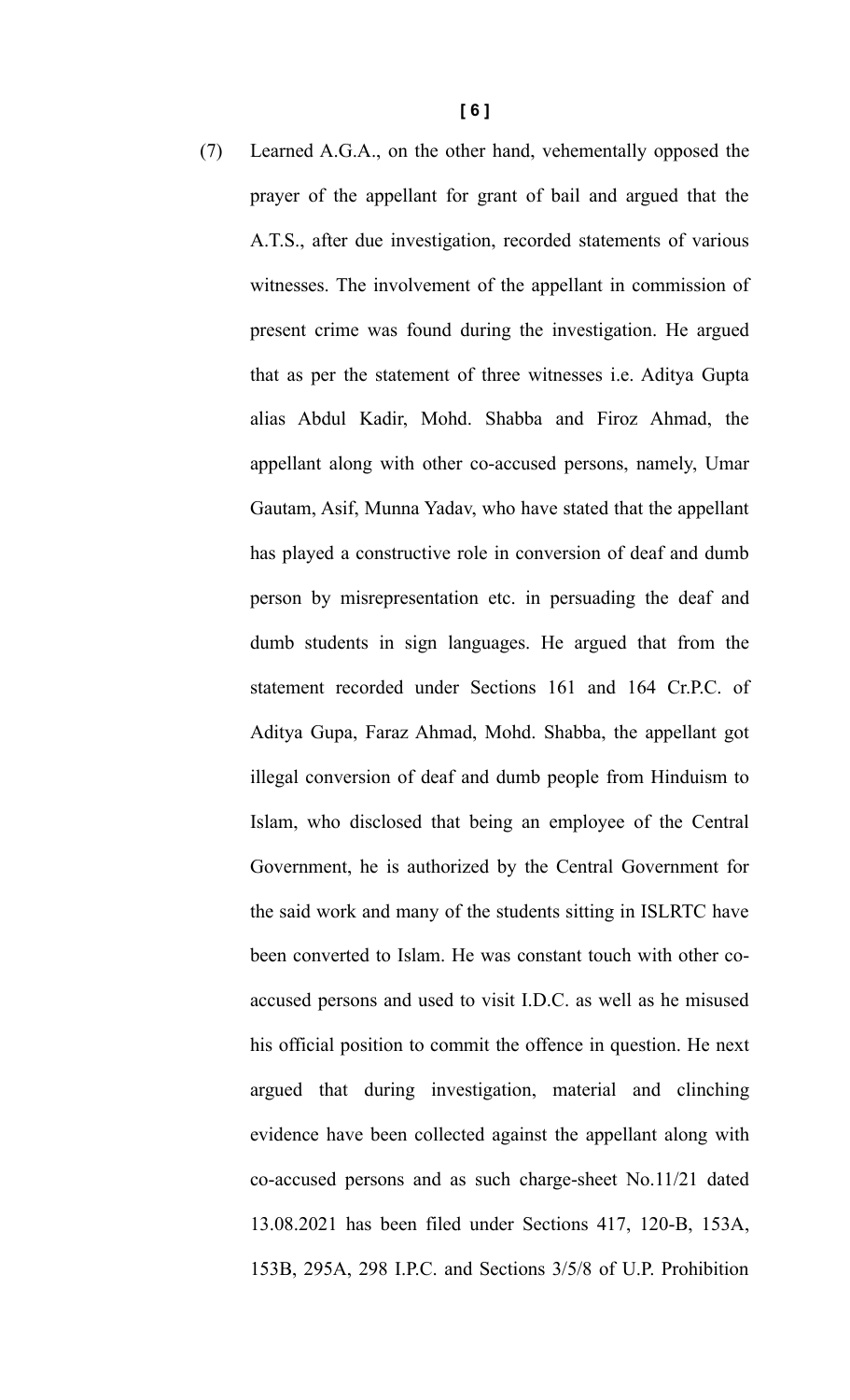of Unlawful Conversion of Religion Act, 2021 against the appellant and co-accused Mohd. Umar Gautam, Mufti Kazi Jahangir Alam Qasmi, Rahul Bhola, Munna Yadav, Salahuddin Sheikh has been filed and further it was found during the course of investigation that offence under Sections 121-A and 123 I.P.C. have been also found to be committed by the appellant along with co-accused Mohd. Umar Gautam and as such, another charge-sheet No.11A dated 17.09.2021 has been filed against the appellant and co-accused. Hence, he argued that the appellant is not entitled to be enlarged on bail.

- (8) Pleadings between the parties have been exchanged.
- (9) We have examined the submissions advanced by the learned Counsel for the parties, perused the impugned order and the material brought on record.
- (10) It transpires from the record that though appellant was not named in the First Information Report but during investigation, his involvement in the instant crime surfaced from the statements of co-accused Jahangir and Rahul Bhola recorded under Section 161 Cr.P.C. as is evident from Annexure CA-3 and CA-4 to the counter affidavit. It also transpires that during investigation, the Investigating Agency found that appellant-Irfan Khan had played an indispensible role in the conversion of deaf and dumb persons by misrepresentation etc. and has played special role in persuading the deaf and dumb students in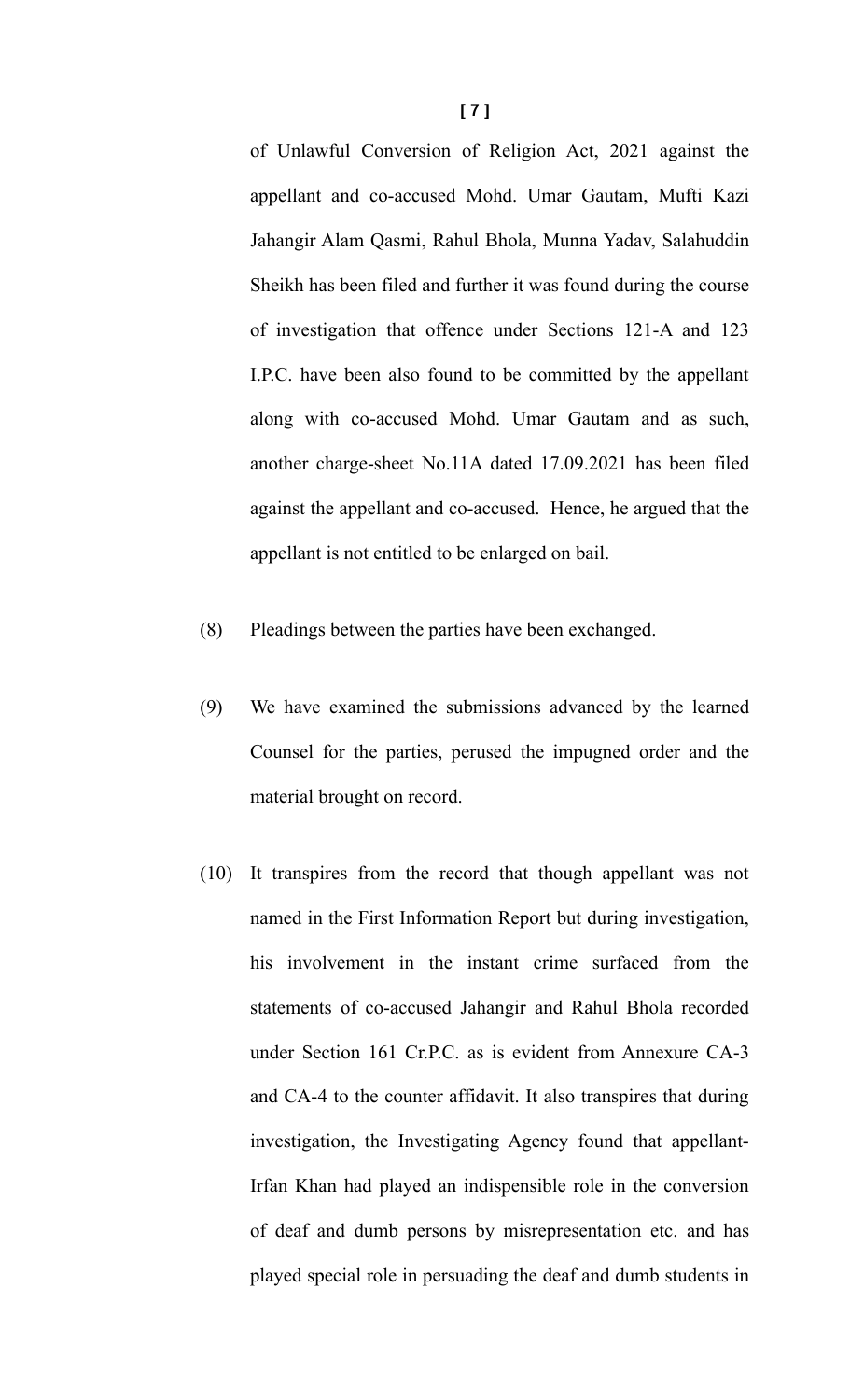sign language. Furthermore, in the statement recorded under Sections 161 and 164 Cr.P.C., witness Firoz, who is the Notary Advocate, has stated that the Notary form was brought by the appellant for illegal conversation and it was disclosed by the appellant that being employee of Central Government, he is authorized by the Central Government for this work. During investigation, the Investigating Officer had also found that many students studying in Noida Deaf Society have been converted to Muslim religion and the appellant was also involved in the crime in question in view of the statements of witnesses Laxmi Gupta, Aditya Gupta, Firoz Ahmad, Mohd. Sabba.

(11) A perusal of Annexure CA-17, CA-18, CA-20 and CA-21 of the counter affidavit shows that the Islamic Dava Centre is being run by Fatima Charity Foundation of accused Umar Gautam having an account in the name of Fatima Chairtable Foundation in Kotak Mahindra Bank (Account No. 0711131345). There is no bank account in the name of Islamic Dava Centre. A huge amount has been received in the personal bank accounts of accused Umar Gautam and accused Abdullah Umar son of Umar Gautam for running the activities of Islamic Dava Centre. Furthermore, Annexure No.CA-22, which is a copy of the chat received from the extracted data of mobile phone of accused Umar Gautam from Forensic Science Laboratry, shows the chat between accused Umar Gautam and